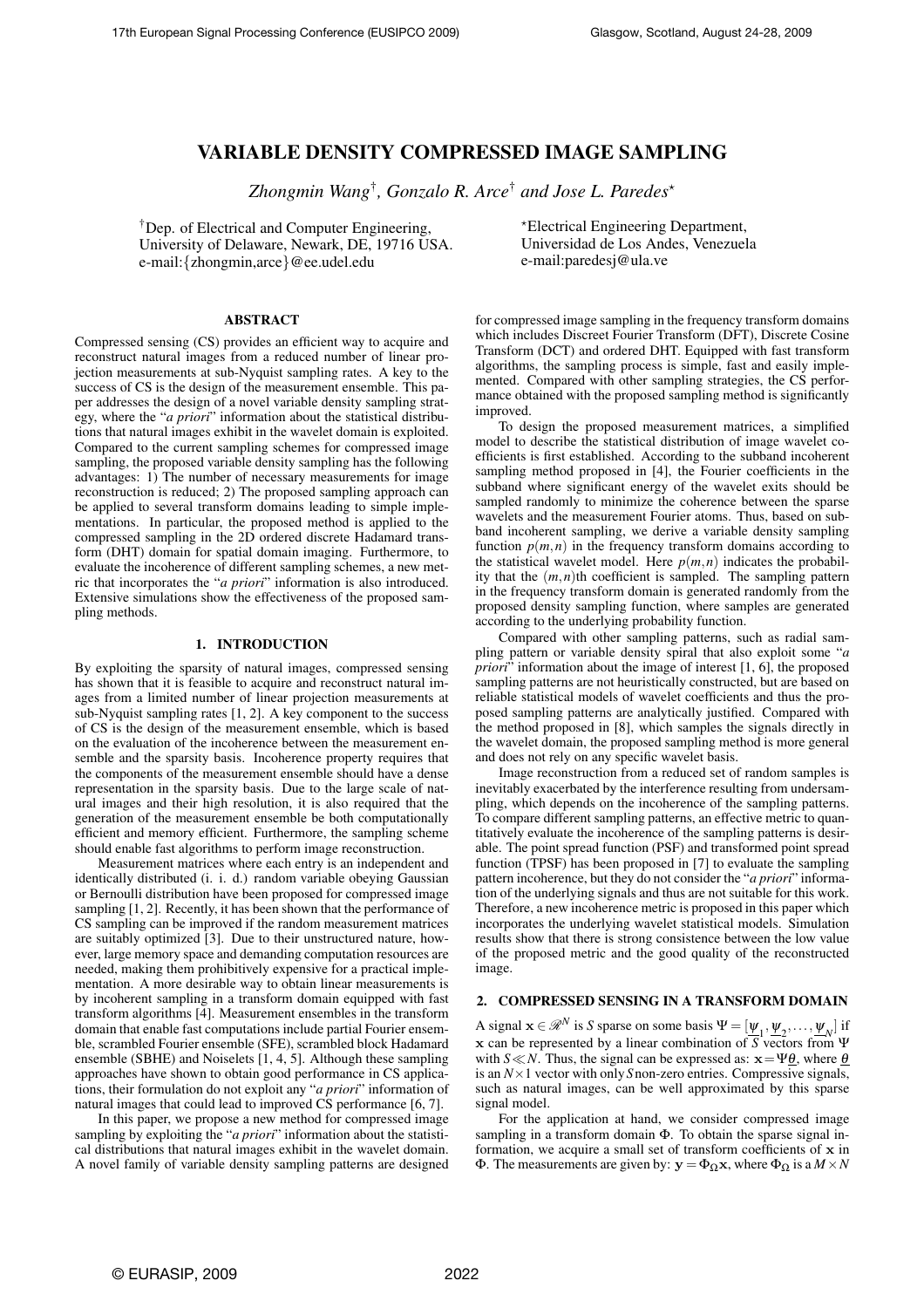matrix with  $M \ll N$  and  $\mathbf{y} = [y_1, y_2, \dots, y_M]^T$  represents the  $M$  measurements. Each row of  $\Phi_{\Omega}$ , denoted by  $\underline{\phi}_i$ , is taken from a subset  $\Omega \subset \{1, \ldots, N\}$  of atoms of  $\Phi$ . If  $\Psi$  and  $\Phi$  are incoherent with each other and  $\underline{\phi}_i$  is randomly chosen, then given  $M = C S \log N \ll N$ , where  $C \geq 1$  is an oversampling factor, x can be recovered from M measurements with high probability  $[1, 2]$ . The incoherence property holds for many pairs of bases  $(\Psi, \Phi)$ . If noise is present, the measurements can be modeled as:  $y_n = \Phi_{\Omega} \Psi \theta + n$ , where n is zero-mean additive white Gaussian noise. The reconstructed signal can be obtained by using Basis Pursuit Denoising algorithm (BPDN) which solves the following optimization problem [9]:

$$
\min_{\theta} \|\Phi_{\Omega}\Psi \underline{\theta} - \mathbf{y}_{n}\|_{2}^{2} + \lambda \|\underline{\theta}\|_{1},
$$
\n(1)

where  $\|\underline{\theta}\|_1 = \sum_i |\theta_i|$ ,  $\mathbf{y}_n = \Phi_{\Omega} \Psi \underline{\theta} + \mathbf{n}$ , and  $\lambda > 0$  depends on the noise level. Note that BPDN works equally well for the approximate reconstruction of compressible signals [9]. If there exist fast algorithms associated with both  $\Phi$  and  $\Psi$ , then a fast reconstruction algorithm can be implemented for signal reconstruction [10]. A second image reconstruction algorithm widely used is the minimization of total variation (min-TV) with quadratic constraints. Let  $\mathbf{x}(i, j)$  be a  $N \times N$  image, then min-TV with quadratic constraints aims to solve the following problem [11]:

$$
\min_{\mathbf{x}} \|\mathbf{x}\|_{TV} \quad \text{s. t. } \|\Phi_{\Omega}\mathbf{x} - \mathbf{y}_n\| \le \varepsilon,
$$
 (2)

where  $\|\mathbf{x}\|_{TV} = \sum_{i,j} \sqrt{[x(i+1,j)-x(i,j)]^2 + [x(i,j+1)-x(i,j)]^2}$  is the total variation and  $\varepsilon > 0$  is a constant depending on the noise level. Min-TV with quadratic constraints usually provides better quality of image reconstruction at the cost of more computation than BPDN.

#### 3. VARIABLE DENSITY SAMPLING IN THE FOURIER DOMAIN

Wavelets have well defined spectral characteristics in the Fourier domain [12]. A coarse scale wavelet has its spectrum localized in the low frequency band whereas a fine scale wavelet has its spectrum widely spread out in the high frequency band. In [4], Fourier sampling of wavelet subbands is proposed to acquire signals sparse in the wavelet domain. To minimize the coherence between the sparse wavelets and the selected Fourier atoms, the Fourier atoms are chosen in the region where significant energy in the wavelet spectrum exists. Let  $k = 1, 2, ..., K$  denote the scale of a 1D wavelets where  $k = 1$  is the finest scale and  $k = K$  is the coarsest scale. Without loss of generality, it is assumed that the 1D wavelet has length  $N = 2<sup>K</sup>$ . Let  $\varphi_{k,l}$  denote the 1D wavelet at a scale *k* with a shift  $l \in [0, N2^{-k} - 1]$ , then the discrete Fourier transform (DFT) spectrum of  $\varphi_{k,l}$  is approximately over the band  $\mathscr{B}_k = [-N2^{-k}, -N2^{-k-1}] \cup [N2^{-k-1}, N2^{-k}]$ . To reconstruct  $\varphi_{k,l}$ from its DFT samples, we need to select the DFT atoms randomly within the band  $\mathcal{B}_k$  [4]. The probability that a DFT atom within  $\mathcal{B}_k$  will be sampled depends on the size of  $\mathcal{B}_k$  and on the number of significant wavelets over  $\mathcal{B}_k$ . The sampling strategy can be naturally extended to 2D image sampling.

Assuming a natural image of size  $N \times N$ , we establish a statistical model to describe the distribution of the image in the 2D wavelet domain. For mathematical tractability, we assume that the statistical distribution of 2D wavelet coefficients at each subband can be modeled as Gaussian distributions with variance at each scale decreasing exponentially from coarse scales to fine scales [13, 14]. Let  $w_{i,j,k}^B$  denotes the  $(i, j)$ th wavelet coefficient in the *k*th scale of the subband *B*  $\in LH, HL, HH$ . It is assumed that  $w_{i,j,k}^B$  obey i. i. d. zero-mean Gaussian distribution. That is:  $w_{i,j,k}^B \sim \mathcal{N}(0, \sigma_k^2)$ . The variance  $\sigma_k^2$  decreases exponentially from coarse scales to fine scales [14]:

$$
\sigma_k^2 = 2^{-a(K-k)},\tag{3}
$$

where  $a > 0$ . It was shown in [14] that *a* can range from 2.25 to 3.1 based on the inference from empirical studies. The coarsest scaling coefficient of the natural image belongs to a uniform distribution  $w_0 \sim U(0,1)$ . The model used in this work is simplified where correlations between the wavelet coefficients are not accounted for. Although more accurate statistical models for wavelet coefficients exist, this model is sufficiently accurate for sampling purposes and allows us to pursue further analysis. [14, 15].

Assume that the most significant wavelet coefficients are those whose magnitudes are larger than a given threshold  $\mu > 0$ . Since the number of wavelet coefficients at scale  $k < K$  is 3(4<sup>K-*k*</sup>), it can be shown that the mean of the number of significant wavelet coefficients at scale *k* is approximated as:

$$
\lambda_k \approx 3(4^{K-k}) \frac{2}{\sigma_k \sqrt{2\pi}} \int_{\mu}^{\infty} e^{-\frac{x^2}{2\sigma_k^2}} dx = 3(4^{K-k}) \left[ 1 - \text{erf}\left(\frac{\mu}{\sqrt{2}\sigma_k}\right) \right],
$$

where  $\text{erf}(x) \triangleq \frac{2}{\sqrt{\pi}} \int_0^x e^{-t^2} dt$ . Furthermore, let  $s = \max\{|m|, |n|\}$ where  $-N/2 \le m, n < N/2$ . Then the  $(m, n)$ th 2D DFT atom lies within the spectrum  $\mathcal{B}_k$  corresponding to the wavelet scale  $k = K - \lfloor \log_2(2s) \rfloor$ . It is clear that the number of DFT atoms within  $\mathcal{B}_k$  is approximately  $\varsigma_k \approx 3(4^{K-k})$ . Thus, based on the subband incoherent principle, the probability that the  $(m, n)$ th DFT atom is selected should satisfy:

$$
\tilde{p}_k(m,n) \propto \frac{\lambda_k}{\zeta_k} \approx 1 - \text{erf}(\frac{\mu}{\sqrt{2}\sigma_k}).\tag{4}
$$

We are interested in the asymptotic behavior of  $\tilde{p}_k(m,n)$  when  $k \rightarrow$ 1. Note that in that case,  $\sigma_k \ll 1$  and thus  $\frac{\mu}{\sqrt{2}\sigma_k} \gg 1$ . Then, using the fact that erf(*x*)  $\approx 1 - \frac{e^{-x^2}}{x}$ 

 $\frac{e^{-x}}{x\sqrt{\pi}}$ , for  $x \gg 1$ ,  $\tilde{p}_k(m,n)$  can be approximated as:  $\frac{2\sqrt{u}}{u^2}$   $\left(\frac{1}{2}\right)^a$ 

$$
\tilde{p}_k(m,n) \propto \frac{\sigma_k}{\mu} e^{-\frac{\mu^2}{2\sigma_k^2}} \approx \frac{(2s)^{-\frac{a}{2}}}{\mu} e^{-\left(\frac{\mu^2}{2^{1-a}}s^a\right)} \tag{5}
$$

In Eq. (5), the term  $e^{-\left(\frac{\mu^2}{2^{1-1}}\right)}$  $\frac{\mu^2}{2^{1-a}} s^a$  determines the asymptotic behavior of  $\tilde{p}_k(m,n)$ . Thus, it is clear that the decreasing rate of  $\tilde{p}_k(m,n)$  alone with the atom coordinate *s* depends on the the term  $e^{-(\frac{\mu^2}{2^{1-\alpha}})}$  $\frac{\mu^2}{2^{1-a}}s^a$ ). For the random selection of DFT atoms, it is convenient to construct a sampling density function in the DFT domain and generate a sampling pattern according to the sampling density function.

To conform to the decaying behavior of the sampling probability with increasing coordinates while keeping a simple form of the sampling function, we propose a new family of sampling density functions containing only exponential terms. Assuming the size of the underlying image is  $M \times N$ , the probability that the  $(m, n)$ <sup>th</sup> coefficient is sampled reduces to:

$$
p_F(m,n) = e^{-\frac{\left(\sqrt{\left(\frac{m}{M}\right)^2 + \left(\frac{n}{N}\right)^2}\right)^{a_F}}{\sigma_F^2}},\tag{6}
$$

where  $-M/2 \le m < M/2$ ,  $-N/2 \le n < N/2$ .  $a_F$  depends on the characteristics of the underlying image and is directly related to *a* in (3). From Eq. (5), it is clear that  $a_F$  should be slightly larger than *a* to capture the decaying behavior of the sampling probability. If an estimation of *a* is not available, then setting  $a_F = 3.5$  is recommended since this value leads to robust and satisfactory CS performance.  $\sigma_F$  is a positive parameter which is tuned to obtain desired number of samples.

The sampling patterns generated from the sampling density function are binary where 1 at (*m*,*n*) indicates a sampling point and 0 means no measurement on that point is made. With a probability given by  $p_F(m,n)$ , 1 will be generated at  $(m,n)$ ; otherwise, 0 will be generated at (*m*,*n*). The local density of the samples approximates the value of the sampling density function and it can be shown that the number of samples generated is monotonically increasing with  $\sigma_F$ . Thus, it is easy to tune the parameters  $\sigma_F$  iteratively to get the desired number of samples.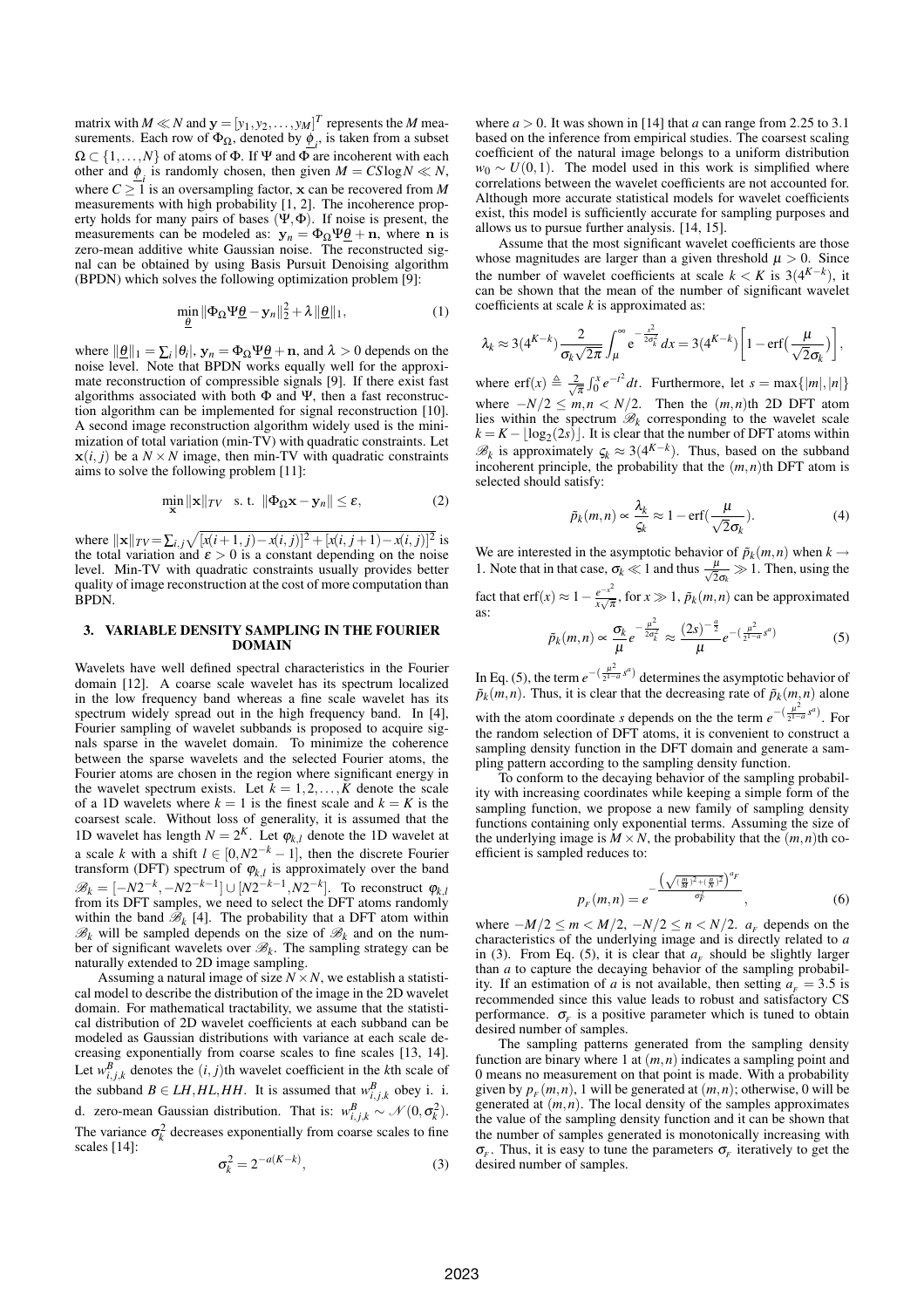

Figure 1: Ordered DHT and DCT spectra of Daubechies-4 wavelets (a) at scale 4; (b) at scale 3; (c) at scale 2; (d) at scale 1.

#### 4. VARIABLE DENSITY SAMPLING IN THE ORDERED DHT DOMAIN

of samples. The sampling patterns are then obtained as realizations of the statistical model  $p_H(m,n)$ .

#### Sampling in the ordered DHT domain is suitable for image sampling with hardware capable of representing binary measurement matrices. An appealing feature of ordered DHT is that the 2D basis images are binary and can be easily implemented by digital micro-mirror devices (DMD) or liquid crystal spatial light modulators (LC-SLM) [16]. Furthermore, ordered DHT is equipped with fast transform algorithms. In ordered DHT, the atoms are ordered by the number of sign changes (zero crossing) between consecutive entries in a Hadamard atom [17]. Thus, ordered DHT can be regarded as a generalized class of DFT and more specifically, a binarized version of DCT sharing thus many properties of DFT and DCT [18].

To design the incoherent sampling pattern in the ordered DHT domain, we exploit the fact that ordered DHT can be thought of as a binary approximation of the DCT. To this end, we first describe the spectrum characteristics of the 1D wavelets in the DCT domain. Let  $v_{k,l}(m)$ ,  $0 \le m \le N-1$  be the the DCT of a wavelet  $\varphi_{k,l}(n)$ ,  $n = 0, 1, \ldots, N-1$ . Define the averaged DCT spectrum of a wavelets at scale *k* as:

$$
V(m)_k = \sum_{l=0}^{N2^{-k}-1} \text{abs}\big(v_{k,l}(m)\big). \tag{7}
$$

It can be shown that the DCT spectrum of wavelets at scale *k* has approximately the same shape as their Fourier spectra [19]. The DCT spectrum band  $\mathscr{B}_k$  of wavelets at scale *k* is  $\mathscr{B}_k \approx [N2^{-k}, N2^{-k+1}]$ [19]. Much like the incoherent sampling in the Fourier domain, to reconstruct  $\varphi_{k,l}$  from its DCT samples, we need to select the DCT atoms randomly within the band  $\mathcal{B}_k$ . Now consider the incoherent sampling in the ordered DHT domain. We can define the averaged ordered DHT spectrum of wavelets at scale *k* as:

$$
H(m)_k = \sum_{l=0}^{N2^{-k}-1} \text{abs}(h_{k,l}(m)),\tag{8}
$$

where  $h_{k,l}(m)$ ,  $0 \le m \le N - 1$  is the ordered DHT of  $\varphi_{k,l}(n)$ . Since ordered DHT is the binary approximation of the DCT,  $H(m)_k$  can be approximated as:  $H(m)_k \approx V(m)_k$ . To further illustrate this point, Fig. 1 shows  $H(m)_k$  for  $k = 1$  to 4 where  $N = 256$  and Daubechies-4 wavelets are used. The corresponding DCT spectrum at *k* scale is also shown. It can be seen that the averaged ordered DHT spectrum and the averaged DCT spectrum are similar, which indicates that the principles of sampling in the DCT domain should be equally applied to the sampling in the ordered DHT domain. Such conclusion also hold for 2D DCT and 2D ordered DHT. Following a similar procedure to that described in Sec. 3, the variable density sampling function in 2D ordered DHT domain is designed as follows:

$$
p_{H}(m,n) = e^{-\frac{\left(\sqrt{\left(\frac{m}{M}\right)^{2} + \left(\frac{n}{N}\right)^{2}}\right)^{a_{H}}}{\sigma_{H}^{2}}},
$$
\n(9)

where  $0 \le m \le M-1$ ,  $0 \le n \le N-1$ .  $a_H$  depends on the parameter *a* in the image statistical model (3) and  $\sigma_{\text{H}}^n > 0$  depends on the number

### 5. EVALUATION OF INCOHERENCE SAMPLING

Undersampling in the transform domain inevitably brings aliasing interference in signal reconstruction. However, if the sampling is incoherent, the aliasing interference has noise-like effect and can can be removed by compressed sensing without degrading the image quality [7]. To evaluate the incoherent sampling patterns for natural images we consider the interference in the wavelet domain resulted from undersampling in the measurement transform domain Φ. To this end, we extend the TPSF analysis in [7] and incorporate the statistical model of signal distribution in the wavelet domain.

Let  $w_{i,j}$ ,  $(i, j) \in [0, N-1] \times [0, N-1]$ , be the simplified notation of the  $(i, j)$ th 2D wavelet coefficient of a natural image that obeys the proposed model in Sec. 3. Incoherence is measured by the interference in the wavelet domain caused by the undersampling in Φ. Without loss of generality, let  $\Phi_u$  be the undersampled ordered DHT operator and  $\Phi_{u}^{+}$  be the back-projection ordered DHT operator. Let Ψ be the sparse wavelet transform and  $Ψ^{i,j}$  be the  $(i, j)$ th wavelet atom. For an image of size  $N \times N$ , we define a weighted TPSF as:  $T_w^{i,j} = |w_{i,j}| \Psi \Phi_u^+ \Phi_u \Psi^{i,j}$ .  $T_w^{i,j}$  is the interference in the wavelet domain caused by the undersampling of  $|w_{i,j}| \Psi^{i,j}$  in ordered DHT.  $T_w^{i,j}$  is the distribution of the energy of  $|w_{i,j}| \Psi^{i,j}$  to other wavelets through back-projeciton. A nonzero value of  $T_w^{i,j}$  at  $(m,n) \neq (i, j)$ means that the wavelet component at (*m*,*n*) suffers from the interference caused by the undersampling of the wavelet component at  $(i, j)$ . Note that if test image is available,  $w_{i,j}$  can also be drawn from the test image directly. The incoherence of the sampling pattern can be evaluated by the following metric  $\xi$  defined as:

$$
\xi = \frac{1}{N^2 \times N^2} \sum_{(i,j)} \sum_{(m,n)} |\tilde{T}_{w}^{i,j}(m,n)|^2, \tag{10}
$$

where  $\tilde{T}_{w}^{i,j}(m,n)$  is defined as:  $\tilde{T}_{w}^{i,j}(m,n) = T_{w}^{i,j}(m,n)$  for  $(m,n) \neq$  $(i, j)$  and  $\tilde{T}^{i, j}_{w}(m, n) = 0$  for  $(m, n) = (i, j)$ .  $\xi$  can effectively measure the strength of the aliasing interference. The smaller the  $\xi$ , the smaller the incoherent interference. As will be shown in the simulations, among several sampling patterns, ξ can be used to select the sampling pattern that yields the lowest incoherence interference.

#### 6. SIMULATIONS

Due to the space constraints, only compressed image sampling in the 2D ordered DHT domain is illustrated. The proposed sampling method is applied to acquisition and reconstruction of the natural image "*Boat*" shown in Fig. 2(a) with size  $256 \times 256$ . The test image is assumed sparse in the Daubechies-8 wavelet domain and the pixel values are scaled within interval [0,1]. It is also assumed that each measurement is corrupted by additive white Gaussian noise with variance  $\sigma^2 = 1e^{-4}$ . The BPDN algorithm and min-TV with quadratic constraints algorithm are used for image reconstruction.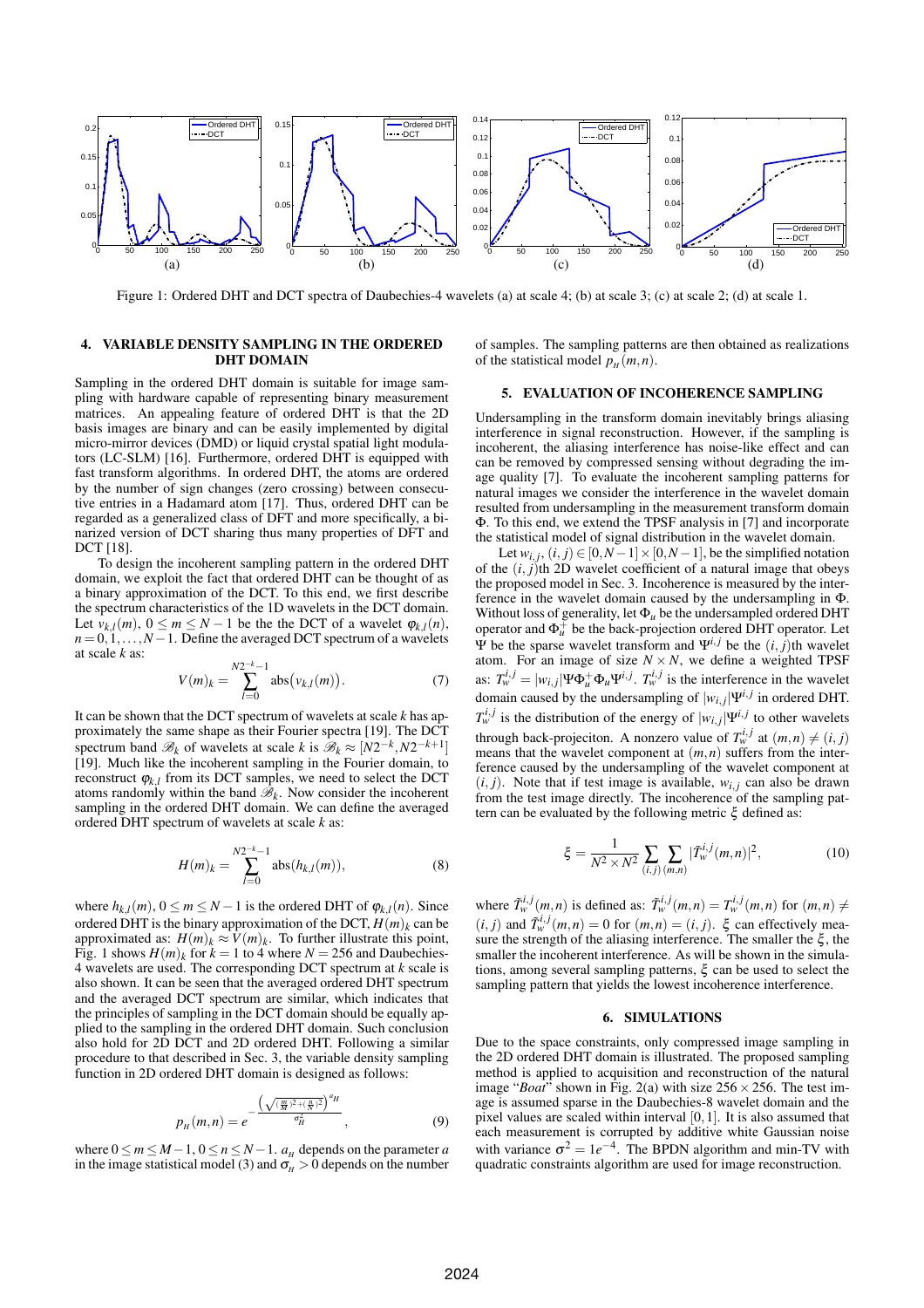

Figure 2: (a) The original "*boat*" image. (b) Part of the original image. (c) Proposed variable density sampling pattern. (d) Part of the reconstructed image from the proposed sampling pattern. (e) Radial sampling pattern. (f) Part of the reconstructed image from the radial sampling pattern. (g) Logarithmic spiral sampling pattern. (h) Part of the reconstructed image from the Logarithmic spiral sampling pattern.

Figure 2(c) depicts a realization of the proposed variable density sampling pattern in the ordered DHT domain that contains 20000 sampling points generated from Eq. (9) with  $a_H = 3.5$  and  $\sigma_{\rm H}$  = 0.501. To illustrate more details of the reconstructed image, we compare part of the original image and part of the reconstructed image corresponding to the region within the white frame in Fig. 2(a). The framed area of the original image and the framed area of the reconstructed image are shown in Fig. 2(b) and Fig. 2(d), respectively. It is clear that with an undersampling ratio of 30.5%, the test image is reconstructed with only small distortion.

Table 1: Reconstruction of images in ordered DHT domain. The performance is measured by PSNR (dB). "P. VD" is the proposed variable density sampling.

|      | No.   | P. VD | Radial | Log-spiral | Noiselet | SFE   | <b>SBHE</b> |
|------|-------|-------|--------|------------|----------|-------|-------------|
|      |       |       |        | boat       |          |       |             |
|      | 5000  | 22.75 | 19.88  | 19.79      | 18.51    | 19.27 | 18.62       |
|      | 10000 | 24.93 | 22.93  | 22.77      | 20.78    | 21.39 | 20.74       |
|      | 15000 | 26.70 | 25.09  | 25.03      | 22.67    | 23.25 | 22.69       |
|      | 20000 | 28.36 | 26.96  | 26.95      | 24.19    | 24.93 | 24.56       |
|      | 25000 | 29.55 | 28.79  | 28.64      | 25.58    | 26.27 | 26.18       |
| Lena |       |       |        |            |          |       |             |
|      | 5000  | 25.51 | 21.28  | 21.51      | 20.14    | 21.25 | 20.05       |
|      | 10000 | 27.91 | 25.33  | 25.49      | 23.10    | 23.87 | 23.10       |
|      | 15000 | 29.77 | 28.24  | 28.04      | 25.06    | 25.77 | 25.45       |
|      | 20000 | 31.24 | 30.07  | 29.91      | 26.76    | 27.56 | 27.43       |
|      | 25000 | 32.57 | 31.82  | 31.54      | 28.48    | 29.17 | 29.01       |



Figure 3: Reconstruction results of image "*Boat*" and "*Lena*" from the proposed sampling patterns generated by different  $a_H$ . The number of measurements is 20000.

For comparison purposes, we also reconstruct the "*Boat*" image from the samples taken from the radial sampling pattern and logarithmic spiral sampling pattern shown in Fig.  $2(e)$  and Fig.  $2(g)$ , respectively. The number of measurements taken from both sampling patterns are the same as that of the proposed sampling pattern. Part of the corresponding reconstructed images are shown in Fig. 2(f) and Fig. 2(h), respectively. Both reconstructed images show more aliasing artifacts, which indicates that exploiting the "*a priori*" information about the distribution of the wavelet coefficients in the design of the projection operator leads to a better image reconstruction.

More extensive simulations are applied to images *boat* and *Lena* with size  $256 \times 256$ . Simulation results are summarized in Table 1, where the number of measurements ranges from 5000 to 25000 and the best results as the average of ten runs is also highlighted. For each test image, it is shown that the proposed variable density sampling achieves much better performance than logarithmic spiral patterns and radial patterns. The performance gain is  $2 \sim 4$  dB with 5000 samples and 0.5  $\sim 0.8$  dB with 25000 samples. To verify that the proposed sampling pattern, which exploits the *a priori* information of natural images, achieves better performance than methods that do not exploit the *a priori* information, the simulation results using the Noiselet ensemble, SFE and SBHE under different number of measurements are also presented in Table 1. To acquire the image information, samples of the Noiselets, SFE and SBHE are taken randomly. The proposed sampling method achieves the best performance in all simulations. Such comparison clearly shows the performance gain achieved by exploiting the *a priori* information.

The incoherence of the proposed sampling patterns can also be